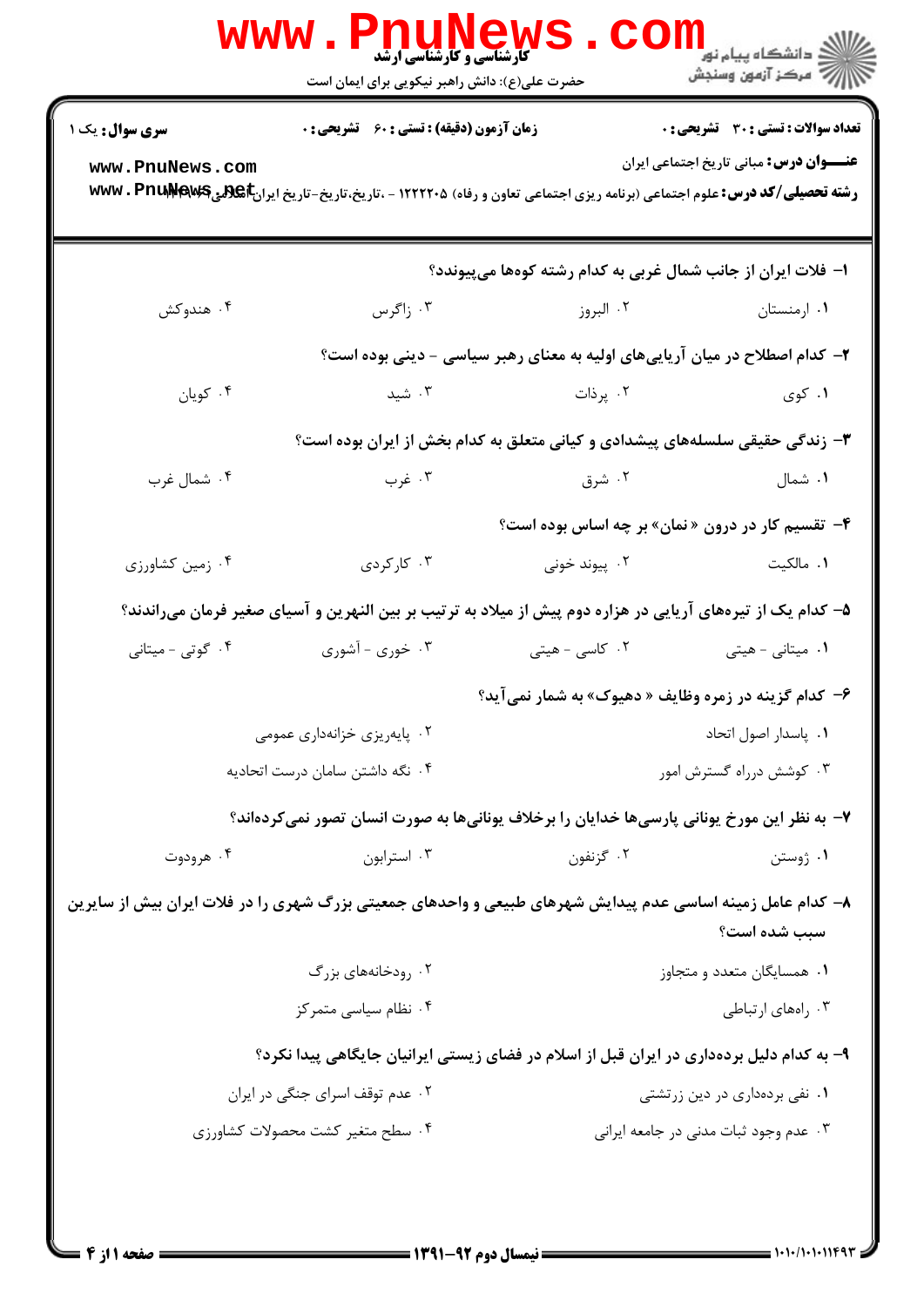|                        | WWW<br><b>FIIUNEW</b><br><b>گارشناسی و کارشناسی ارشد</b><br>حضرت علی(ع): دانش راهبر نیکویی برای ایمان است                            |                                                       | ر دانشڪاه پيام نور ■<br>ا∛ مرکز آزمون وسنڊش              |  |
|------------------------|--------------------------------------------------------------------------------------------------------------------------------------|-------------------------------------------------------|----------------------------------------------------------|--|
| <b>سری سوال : ۱ یک</b> | <b>زمان آزمون (دقیقه) : تستی : 60 ٪ تشریحی : 0</b>                                                                                   |                                                       | <b>تعداد سوالات : تستی : 30 ٪ تشریحی : 0</b>             |  |
| www.PnuNews.com        | <b>رشته تحصیلی/کد درس:</b> علوم اجتماعی (برنامه ریزی اجتماعی تعاون و رفاه) ۱۲۲۲۲۰۵ - ،تاریخ،تاریخ-تاریخ ایران <b>E @هیWw . PnuMe</b> |                                                       | <b>عنـــوان درس:</b> مبانی تاریخ اجتماعی ایران           |  |
|                        |                                                                                                                                      |                                                       | ۱۰- ساختار ارزشی جامعه عشایری محدود به چه مسائلی میشود؟  |  |
|                        | ۰۲ نصایح پیران فعال و خوشنام قوم                                                                                                     |                                                       | ۰۱ خاطرههای کهن                                          |  |
|                        | ۰۴ تعدادي امر و نهي معين و سامان يافته تاريخي                                                                                        |                                                       | ۰۳ ارتباطات خونی و قبیلهای                               |  |
|                        |                                                                                                                                      |                                                       | 11- در حیات عشایری کدام عامل شرط اساسی بقا محسوب میشود؟  |  |
|                        | ٠٢ انضباط                                                                                                                            |                                                       | ۱. مذهب                                                  |  |
|                        | ۰۴ حفظ وحدت و یکپارچگی                                                                                                               |                                                       | ۰۳ وحدت خونی                                             |  |
|                        | ۱۲- کدام عامل سبب گردید که عنصر یا فرهنگ ایرانی در قرون ششم و هفتم میلادی جایگاه تثبیت شدهای در عرصههای                              | مختلف سیاسی و مدنی در بین النهرین و آسیای صغیر بیاید؟ |                                                          |  |
|                        | ۰۲ فرهنگ عمیق و دامنهدار                                                                                                             | ۰۱ شرایط آب و هوایی و اقلیمی                          |                                                          |  |
|                        | ۰۴ خلاء قدرت موجود در بين النهرين                                                                                                    | ۰۳ برآمدن پادشاهیهای ماد و پارس                       |                                                          |  |
|                        |                                                                                                                                      |                                                       | ۱۳– کدام عامل زمینهساز تمدنهای تلفیقی در ایران بوده است؟ |  |
|                        | ۰۲ هجومهای مکرر تاریخی                                                                                                               |                                                       | ۰۱ مجاورت با تمدنهای بزرگ                                |  |
|                        | ۰۴ فرهنگ پذیری ایرانیان                                                                                                              |                                                       | ۰۳ شرایط جغرافیایی                                       |  |
|                        | ۱۴– در میان عناصر فرهنگی دخیل در شکل بابی هویت اجتماعی ایرانیان مهم ترین و فعال ترین آن کدام است؟                                    |                                                       |                                                          |  |
| ۰۴ مذهب                | ۰۳ فرهنگ عامه                                                                                                                        | ۰۲ زبان فارسی                                         | ۰۱ هنر و معماری                                          |  |
|                        | ۱۵– کدام یک از اقشار اجتماعی ایرانیان آریایی دیرتر از سایرین پا به عرصه اجتماعی گذاردند؟                                             |                                                       |                                                          |  |
| ۰۴ جنگاوران            | $\cdot$ 7. كشاورزان                                                                                                                  | ۰۲ گلهدا, ان                                          | ۰۱ صنعتگران                                              |  |
|                        | ۱۶– در کدام یک از سلسلههای ایران باستان دو رکن مهم روحانیت و حکومت با یکدیگر تلفیق یافت؟                                             |                                                       |                                                          |  |
| ۰۴ ماد                 | ۰۳ همخانشی                                                                                                                           | ۰۲ ساسانی                                             | ۰۱ اشکانی                                                |  |
|                        | ۱۷– کدام عامل تأمین کننده حیثیت خانوادگی و اعتبارات قومی و منطقهای در ایران باستان بوده است؟                                         |                                                       |                                                          |  |
|                        | ۰۲ وجود آتشکده                                                                                                                       |                                                       | ۰۱ تعلق به طبقات ممتاز                                   |  |
|                        | ۰۴ تعلق به طبقه نظامیان                                                                                                              |                                                       | ۰۳ حفظ ارتباط با هسته مرکزی قدرت                         |  |
|                        |                                                                                                                                      |                                                       |                                                          |  |
|                        |                                                                                                                                      |                                                       |                                                          |  |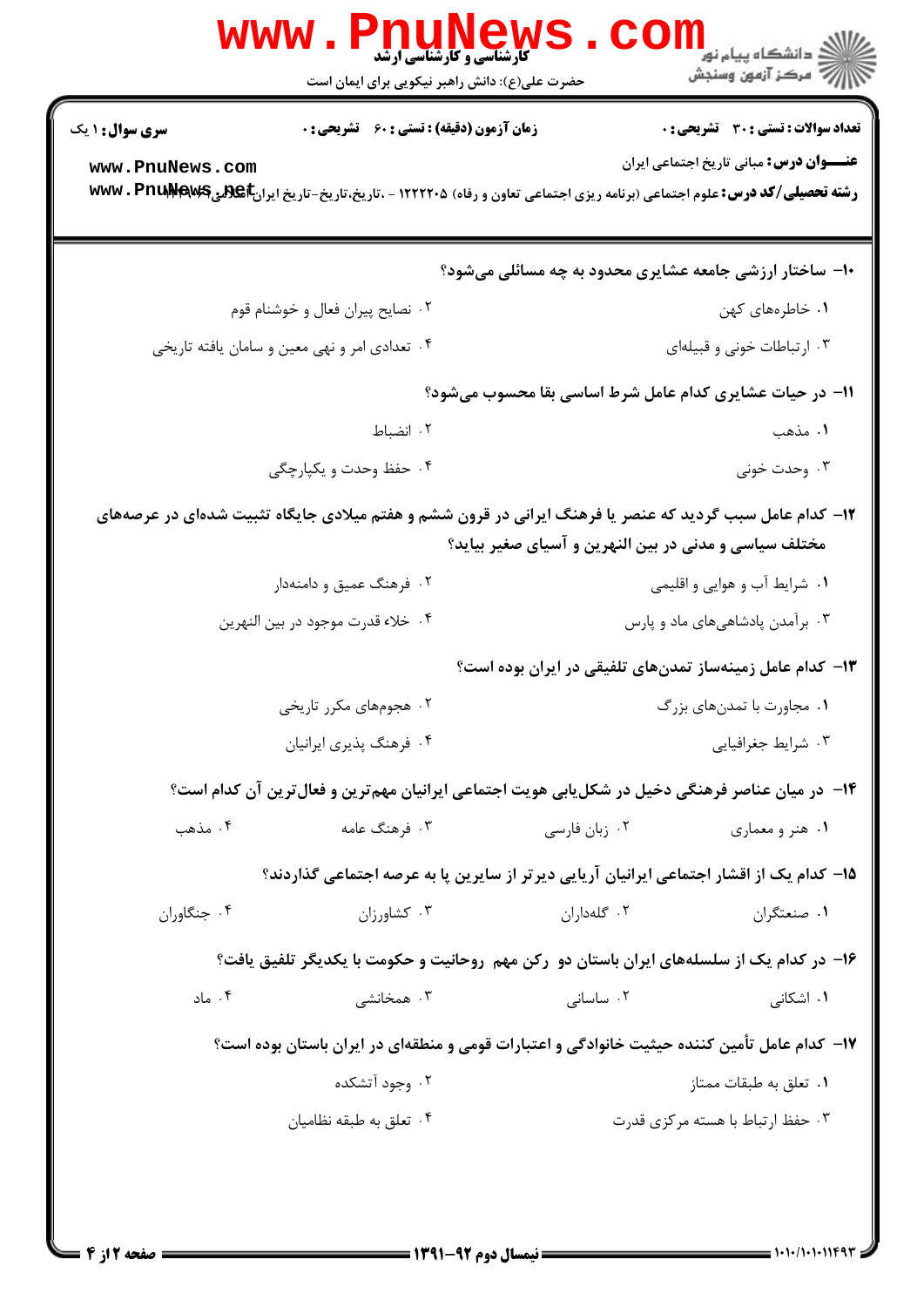|                                                                                                                 | www.PnuNews<br>حضرت علی(ع): دانش راهبر نیکویی برای ایمان است                                                                                                                                                                              |                                                                           | الانگر دانشگاه پيام نور دا<br>۱۳۸۶ مرکز آزمون وسنجش |  |
|-----------------------------------------------------------------------------------------------------------------|-------------------------------------------------------------------------------------------------------------------------------------------------------------------------------------------------------------------------------------------|---------------------------------------------------------------------------|-----------------------------------------------------|--|
| <b>سری سوال : ۱ یک</b>                                                                                          | <b>زمان آزمون (دقیقه) : تستی : 60 ٪ تشریحی : 0</b>                                                                                                                                                                                        |                                                                           | <b>تعداد سوالات : تستي : 30 ٪ تشريحي : 0</b>        |  |
| www.PnuNews.com                                                                                                 | <b>رشته تحصیلی/کد درس:</b> علوم اجتماعی (برنامه ریزی اجتماعی تعاون و رفاه) ۱۲۲۲۲۰۵ - ،تاریخ-تاریخ-تاریخ ایران <b>E @R بیWw . PnuMex ب</b>                                                                                                 |                                                                           | <b>عنـــوان درس:</b> مبانی تاریخ اجتماعی ایران      |  |
|                                                                                                                 | ۱۸– کدام یک از عناصر زیر در شمار نیروهای عمل کننده اصلی در پهنههای حیات اجتماعی ایرانیان به شمار نمیآید؟                                                                                                                                  |                                                                           |                                                     |  |
|                                                                                                                 | ۰۲ علوم و اطلاعات تجربي                                                                                                                                                                                                                   |                                                                           | ٠١ سنن و مواريث اجتماعي                             |  |
|                                                                                                                 | ۰۴ آگاهی طبقاتی                                                                                                                                                                                                                           |                                                                           | ۰۳ اشرافیت ناشی از زمینداری                         |  |
|                                                                                                                 | ۱۹- بالاترین مقام سیاسی - اداری - اجرایی داخلی جامعه ایرانی بعد از شخص حاکم متعلق به چه طبقهای بوده است؟                                                                                                                                  |                                                                           |                                                     |  |
| ۰۴ اشراف زمیندار                                                                                                | ۰۳ دیوانیان                                                                                                                                                                                                                               | ۰۲ نظامیان                                                                | ۰۱ روحانیون                                         |  |
| +۲- مطابق تقسیمبندی املاک در عصر مظفرالدین شاه قاجار، کدام نوع از املاک زیر توسط مباشرین دولتی اداره میشده است؟ |                                                                                                                                                                                                                                           |                                                                           |                                                     |  |
| ۰۴ ثبتی                                                                                                         | . بذری $\mathfrak{r}$                                                                                                                                                                                                                     | ۰۲ دیوانی                                                                 | ۰۱ ضبطی                                             |  |
|                                                                                                                 |                                                                                                                                                                                                                                           | ۲۱− کدام شخصیت را در فرهنگ کهن ایرانیان « گجستک ابالیش» میخوانند؟         |                                                     |  |
| ۰۴ عرب باديه                                                                                                    | ۰۳ کرتیر                                                                                                                                                                                                                                  | ۰۲ اردشیر ساسانی                                                          | ۰۱ اسکندر مقدونی                                    |  |
|                                                                                                                 | <b>۲۲</b> – صاحب کتاب « قابوسنامه» پنجاه باب از کتاب خود را به وصف کدام یک از خصوصیاتی که یک پادشاه بایستی دارا باشد                                                                                                                      |                                                                           | اختصاص داده است؟                                    |  |
|                                                                                                                 | ۰۲ تأمین امنیت اجتماعی                                                                                                                                                                                                                    |                                                                           | ٠١ مدارا با رعيت                                    |  |
|                                                                                                                 | ۰۴ قبول مقام از طريق وراثت                                                                                                                                                                                                                | ۰۳ برخورداری از فرَه ایزدی                                                |                                                     |  |
|                                                                                                                 | <b>۲۳</b> - در منابع ادبی و تاریخی ایران این حکایت کنایه از کدام خصوصیت سلاطین دارد؟ « ندیم حضرت سلطان را زر بیاید و باشد<br>که سر برود و حکما گفتهاند از تلوَن طبع پادشاهان برحذر باید بودن که وقتی به سلامی برنجند و دیگر وقت به دشنامی |                                                                           | خلعت دهند»                                          |  |
|                                                                                                                 | ۰۲ تابعیت صرف و بی تکلف                                                                                                                                                                                                                   | ٠١ نامحدود بودن دستورهاى سلاطين                                           |                                                     |  |
|                                                                                                                 | ۰۴ مصادره اموال بزرگان                                                                                                                                                                                                                    |                                                                           | ۰۳ عقوبتهای سخت و شدید                              |  |
|                                                                                                                 | <b>۲۴</b> - میرزا سمیعا در کتاب تذکرهالملوک کدام یک از کارگزاران حکومتی را « دولتخانه» میiامد؟                                                                                                                                            |                                                                           |                                                     |  |
| ۰۴ دیوانسالاران                                                                                                 | ۰۳ مقامات مهم درباری                                                                                                                                                                                                                      | ۰۲ رجال و درباریان                                                        | ٠١ فرمانروايان ولايات                               |  |
|                                                                                                                 |                                                                                                                                                                                                                                           | ۲۵– سومین قشر از مردم ایران که همواره مورد توجه حکومتها بودهاند، کداماند؟ |                                                     |  |
| ۰۴ اهل علم                                                                                                      | ۰۳ اهل شمشیر                                                                                                                                                                                                                              | ۰۲ اهل قلم                                                                | ٠١. بازاريان                                        |  |
| صفحه 3 از 4                                                                                                     |                                                                                                                                                                                                                                           | = نیمسال دوم ۹۲-۱۳۹۱                                                      | = ۱۰۱۰/۱۰۱۰۱۱۴۹۳                                    |  |